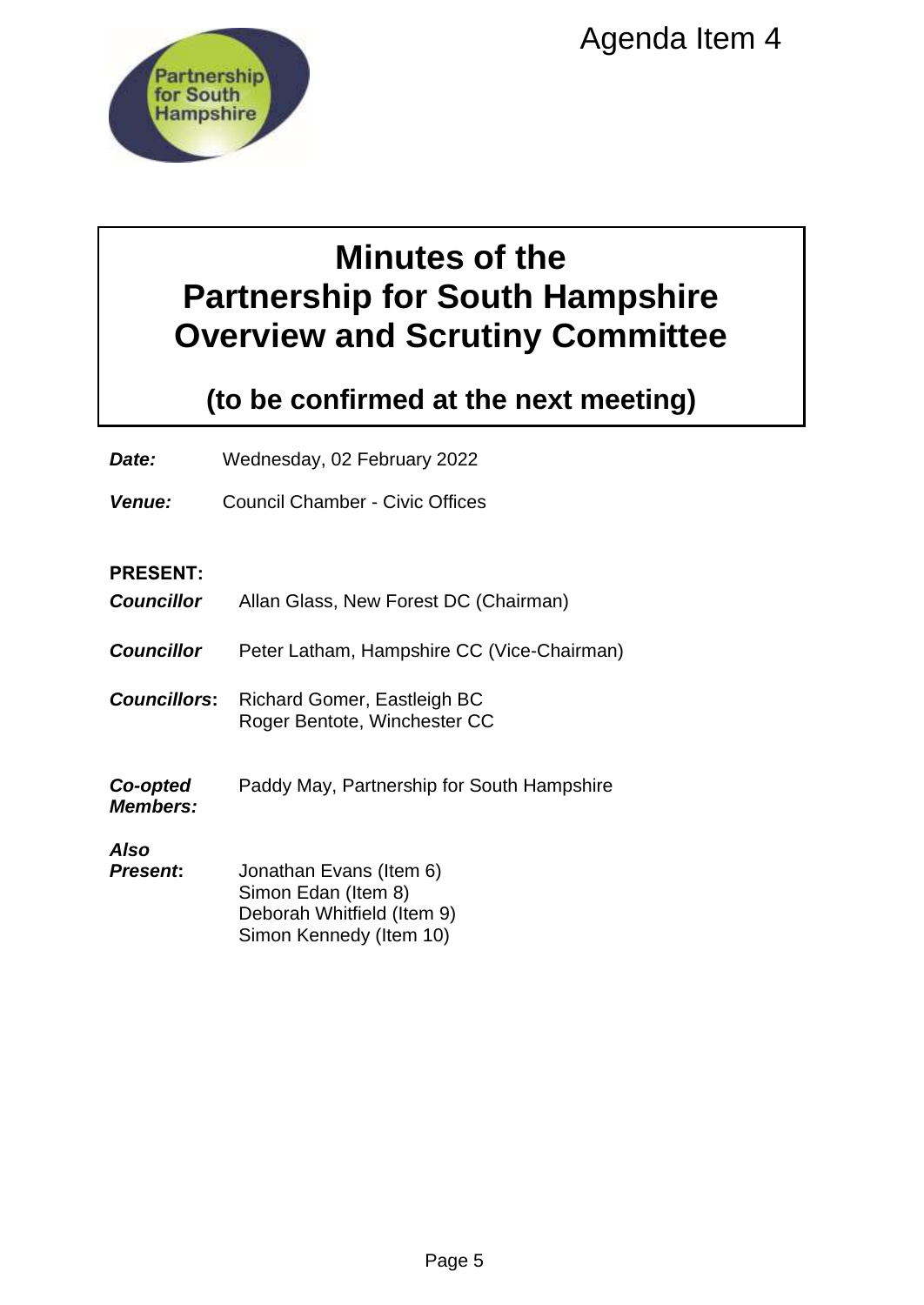# **1. APOLOGIES FOR ABSENCE AND CHANGES TO THE OVERVIEW AND SCRUTINY COMMITTEE MEMBERSHIP**

Apologies of absence were received from Councillors Malcolm Johnson from East Hants DC, Satvir Kaur from Southampton CC, Elizabeth Lloyd from Havant DC, Malcolm Daniells from Fareham BC and Judith Smyth from Portsmouth CC.

# **2. MINUTES**

RESOLVED that the Minutes of the PfSH Overview and Scrutiny Committee meeting held on the 11 October 2021, be signed and confirmed as a correct record.

#### **3. CHAIRMAN'S ANNOUNCEMENTS**

There were no Chairman's announcements made at this meeting.

#### **4. DECLARATIONS OF INTEREST**

There were no interests made at this meeting.

#### **5. DEPUTATIONS**

There were no deputations made at this meeting.

#### **6. PFSH BUDGET MONITORING 2021/22 AND PROPOSED BUDGET 2022/23 REPORT**

*At the agreement of the Chairman this item was moved forward on the agenda.*

The Overview and Scrutiny Committee received a report by John Harrison, Executive Director for Finance and Commercialisation at Southampton City Council which updated the Committee on progress to date against the approved budget, including a forecast outturn for the current financial year. The report also set out the proposed revenue budget for 2022/23.

RESOLVED that the Overview & Scrutiny Committee:-

- a) NOTES the content of this report;
- b) NOTES that the Joint Committee will be asked to:
	- i. NOTE the budget monitoring position for 2021/22, as set out in the report;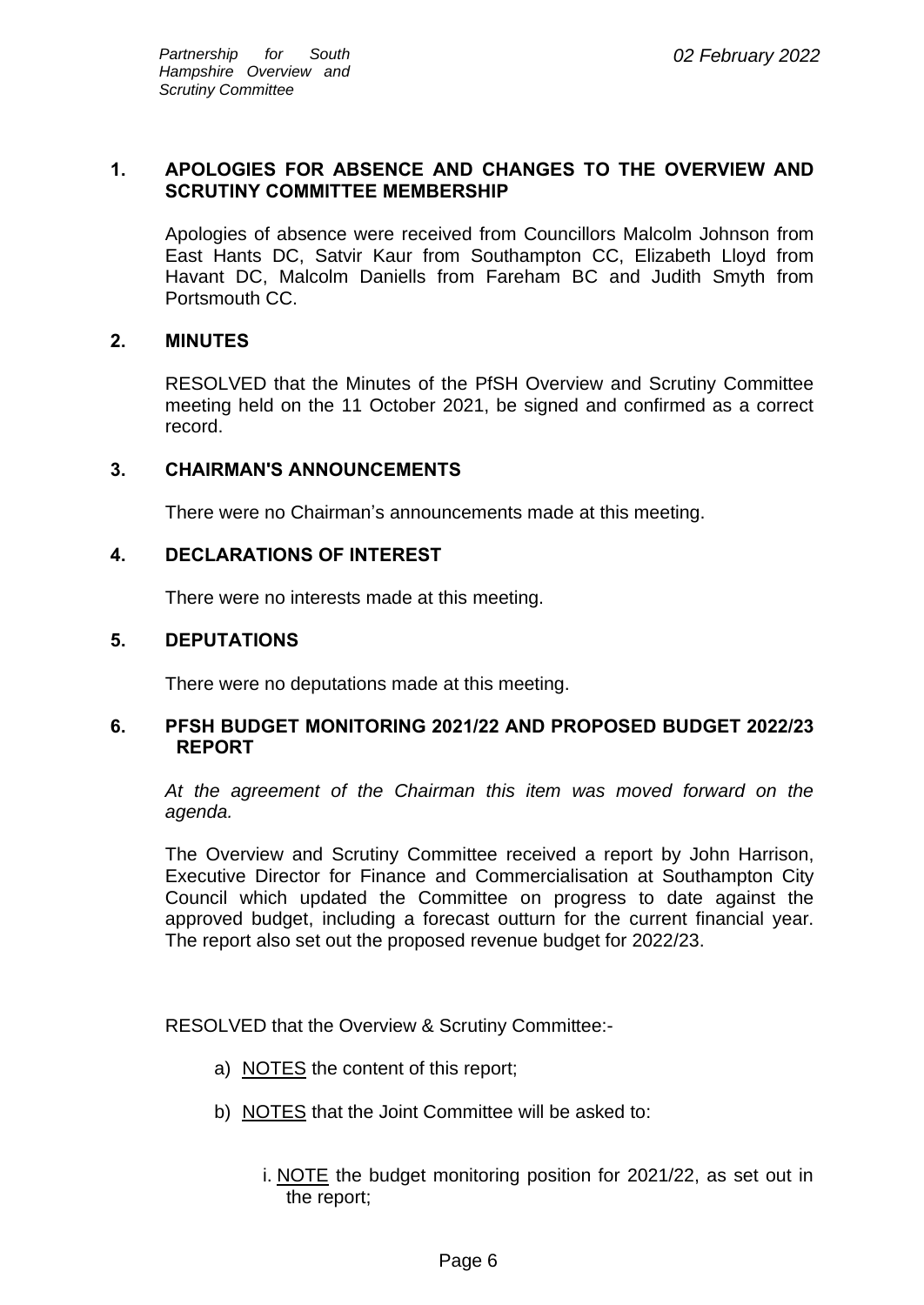- ii. NOTE that the forecast outturn from the 2021/22 budgets is provisional and may be subject to change in the final outturn budget report;
- iii. APPROVE the proposed revenue budget for 2022/23, as set out in the report;
- iv. APPROVE the partner contributions for 2022/23 as show on table 5; and
- (c) CONSIDERED any comments to be passed to the Joint Committee for consideration.

# **7. PFSH MANAGER'S REPORT**

The Overview and Scrutiny Committee received a report from the PfSH Coordinator, Paddy May, on items of PfSH business which are significant but do not justify a full report, which will be brought to the Joint Committee for decision or for information.

RESOLVED that the Overview and Scrutiny Committee: -

- a) NOTES the contents of the PfSH Co-ordinator's Report;
- a) NOTES that Joint Committee will be asked to note the matters for information outlined in part B of this report; and
- b) CONSIDERED any comments to pass to the Joint Committee for their consideration.

The Chairman requested that it be noted that thanks be passed to Paddy May for all of his help and extra work Paddy had undertaken in respect of the letter sent to Solent Transport on 03 December 2021.

# **8. GREENPRINT FOR SOUTH HAMPSHIRE**

The Overview and Scrutiny Committee received an update in respect of the Greenprint for South Hampshire which updated members on the conclusions of workshops held with sector specialists over the autumn to develop the definitions of the five framework priorities and determine outcomes which will help guide PfSH member local authorities and other partners in collaborating to achieve those priorities.

Members of the Committee suggested that the PfSH Joint Committee ask for more communication be undertaken in promotion of Greenprint as they felt that many local authorities were not aware of this project and the work that is being undertaken*.*

RESOLVED that the Overview and Scrutiny Committee:-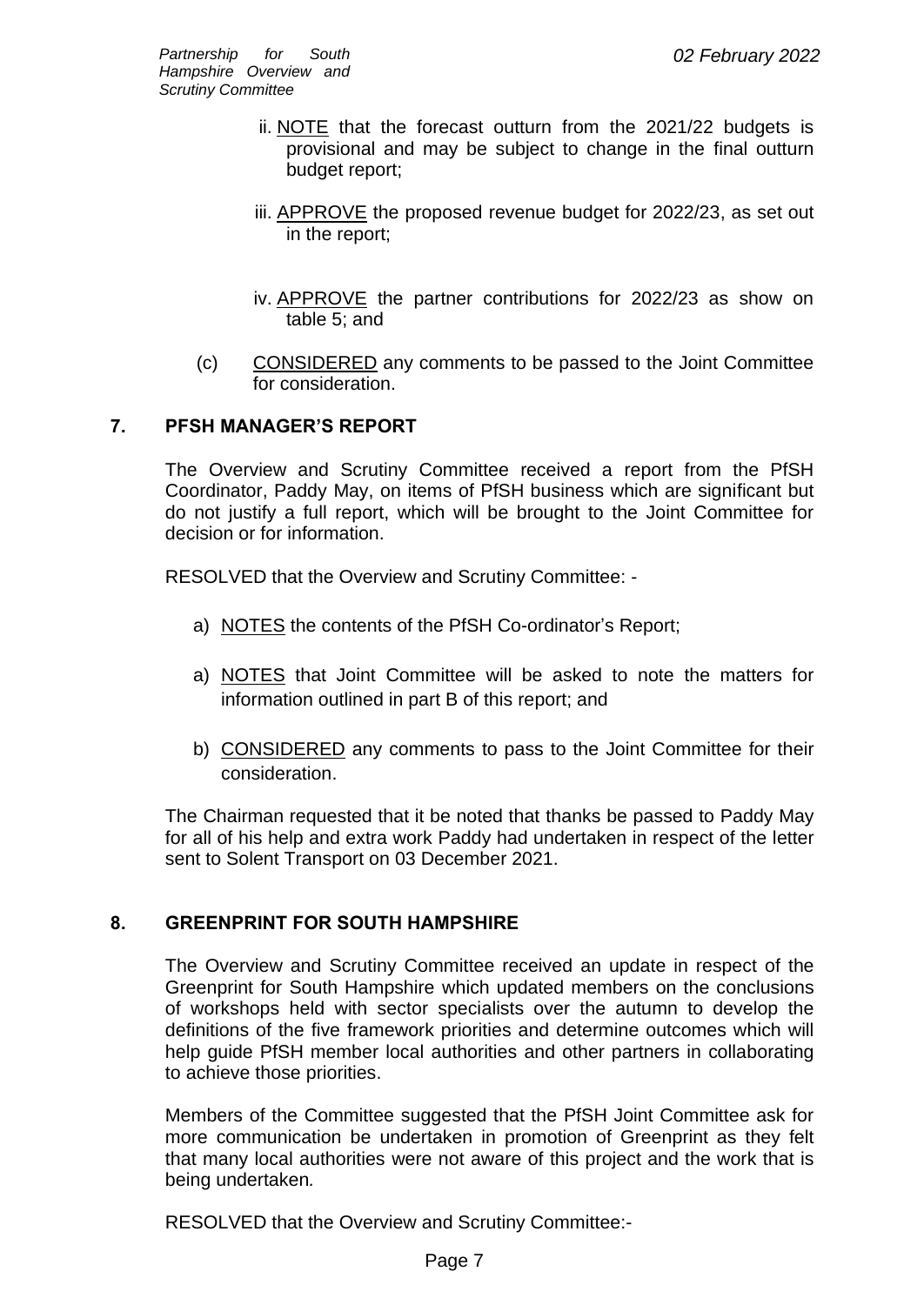- a) NOTES the contents of this report;
- b) NOTES that the Joint Committee will be asked to:
	- i. NOTE the progress on developing the Greenprint for South Hampshire;
	- ii. CONFIRM that it is content with the expanded definitions of the five priorities (at Appendix 1);
	- iii. AGREE in principle the ten outcomes which are proposed as a basis for developing a PfSH-wide approach to a green recovery (at Appendix 3);
	- iv. AGREE that local authority officers and others from partner organisations work together to develop an action plan to achieve the agreed outcomes; and
- c) suggested that the PfSH Joint Committee ask for more communication be undertaken in promotion of Greenprint, and other PfSH work, as they felt that many local authorities were not aware of this project and the work that is being undertaken.

# **9. SOLENT WADERS AND BRENT GOOSE STRATEGY**

The Overview and Scrutiny Committee received a summary report by Deborah Whitfield from the Hampshire and Isle of Wight Wildlife Trust which is seeking agreement to the continuation of PfSH support for the Solent Waders and Brent Goose Strategy (SW&BGS) and commit to an annual contribution towards the cost of an officer post that will facilitate the delivery of that Strategy.

The Strategy aims to identify, conserve and enhance sites that functionally support the Special Protection Areas (SPAs) of the Solent sub-region, and advise on mitigation for unavoidable impacts. This proposal is aligned to, and complements, the work of the Bird Aware Solent and seeks to benefit local planning authorities by monitoring the impact of development on SPAs.

The Committee requested that the PfSH Joint Committee be informed of their support for the 14K funding contribution towards the creation of an officer post that will improve communications, access to mapping and data, and help with identifying suitable low-use site mitigation projects.

RESOLVED that the Overview & Scrutiny Committee:-

- a) NOTE the content of this report;
- b) NOTE that Joint Committee will be asked to:
	- (i) FORMALLY ACKNOWLEDGE the Solent Waders and Brent Goose Strategy 2020 and Mitigation Guidance 2018 (appendix A) as key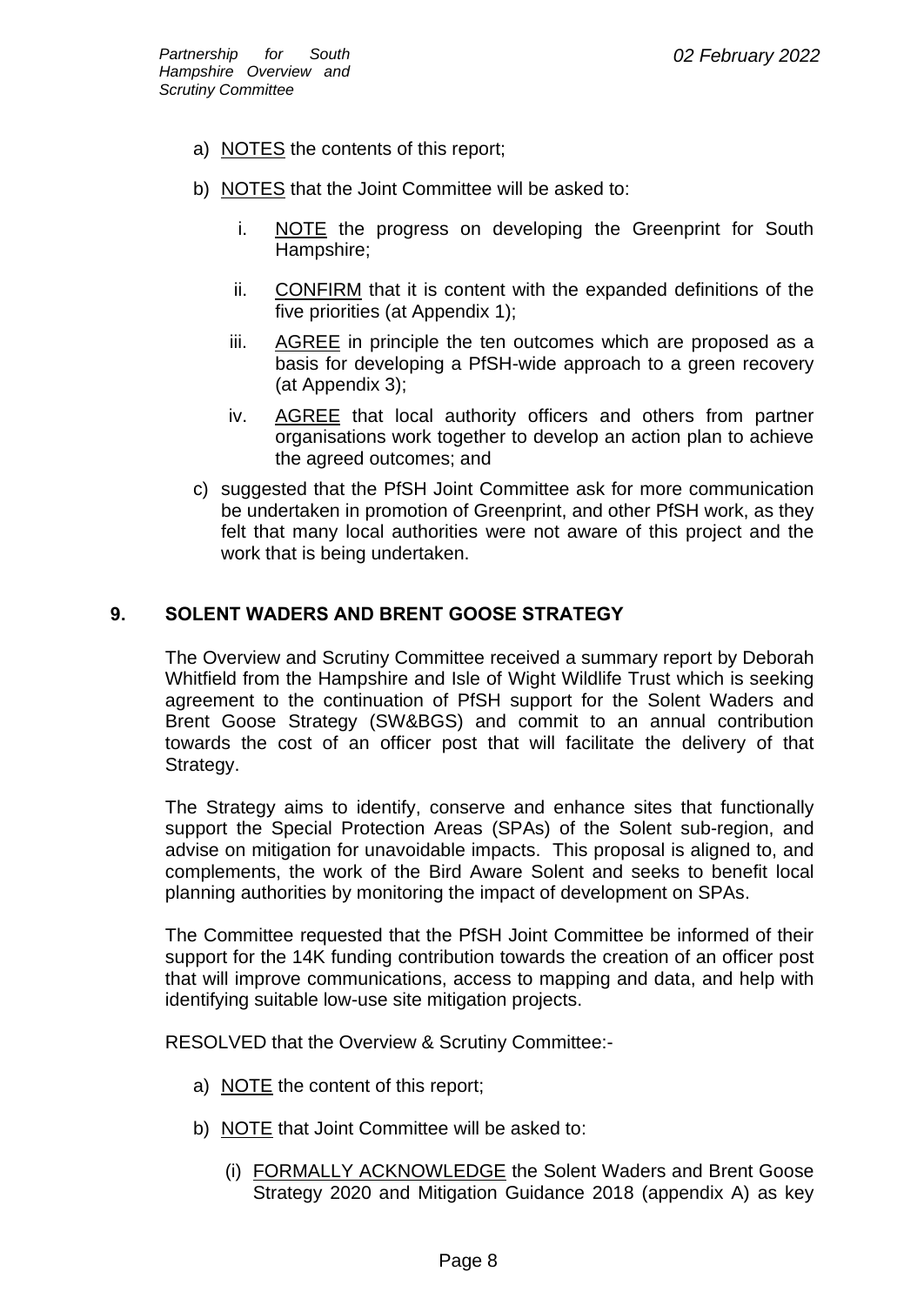reference documents for policy and decision making by PfSH and its partners as appropriate;

- (ii) AGREE Solent Waders and Brent Goose Steering Group's request for annual PfSH funding of £14k. The funding will be a contribution to an officer post commencing April 2022 that will improve communications, access to mapping and data, and help with identifying suitable low-use site mitigation projects;
- (iii) AGREE how the cost of a PfSH contribution to the SW&BGS officer role should be apportioned among the PfSH local authorities; and
- c) requested that the PfSH Joint Committee be informed of their support for the 14K funding contribution towards the creation of an officer post that will improve communications, access to mapping and data, and help with identifying suitable low-use site mitigation projects**.**

# **10. NUTRIENT MITIGATION**

The Overview and Scrutiny Committee received a report from the PfSH Strategic Environmental Planning Officer, Simon Kennedy giving an update on nutrient neutrality in the Solent, specifically to identify the key findings of the work of the Strategic Environmental Planning Officer (SEPO) as well as an update on the report which was previously presented to the Committee on 27 July 2021.

RESOLVED that the Overview & Scrutiny Committee:-

- a) NOTE the contents of this report;
- b) NOTE that the Joint Committee will be asked to NOTE the content of the update; and
- c) CONSIDERED any comments to pass to the Joint Committee for consideration.

# **11. CULTURAL, CREATIVE INDUSTRIES AND BUILT ENVIRONMENT**

The Overview and Scrutiny Committee received a report from Charles Freeman, Cultural, Creative Industries and Built Environment Lead for PfSH which outlined working future arrangements for the PfSH culture, creative industries and built environment panel.

RESOLVED that the Overview and Scrutiny Committee:

- a) NOTES the contents of the Future Operation of the Culture, Creative Industries and Built Environment Panel report;
- b) NOTES that the Joint Committee will be asked to: